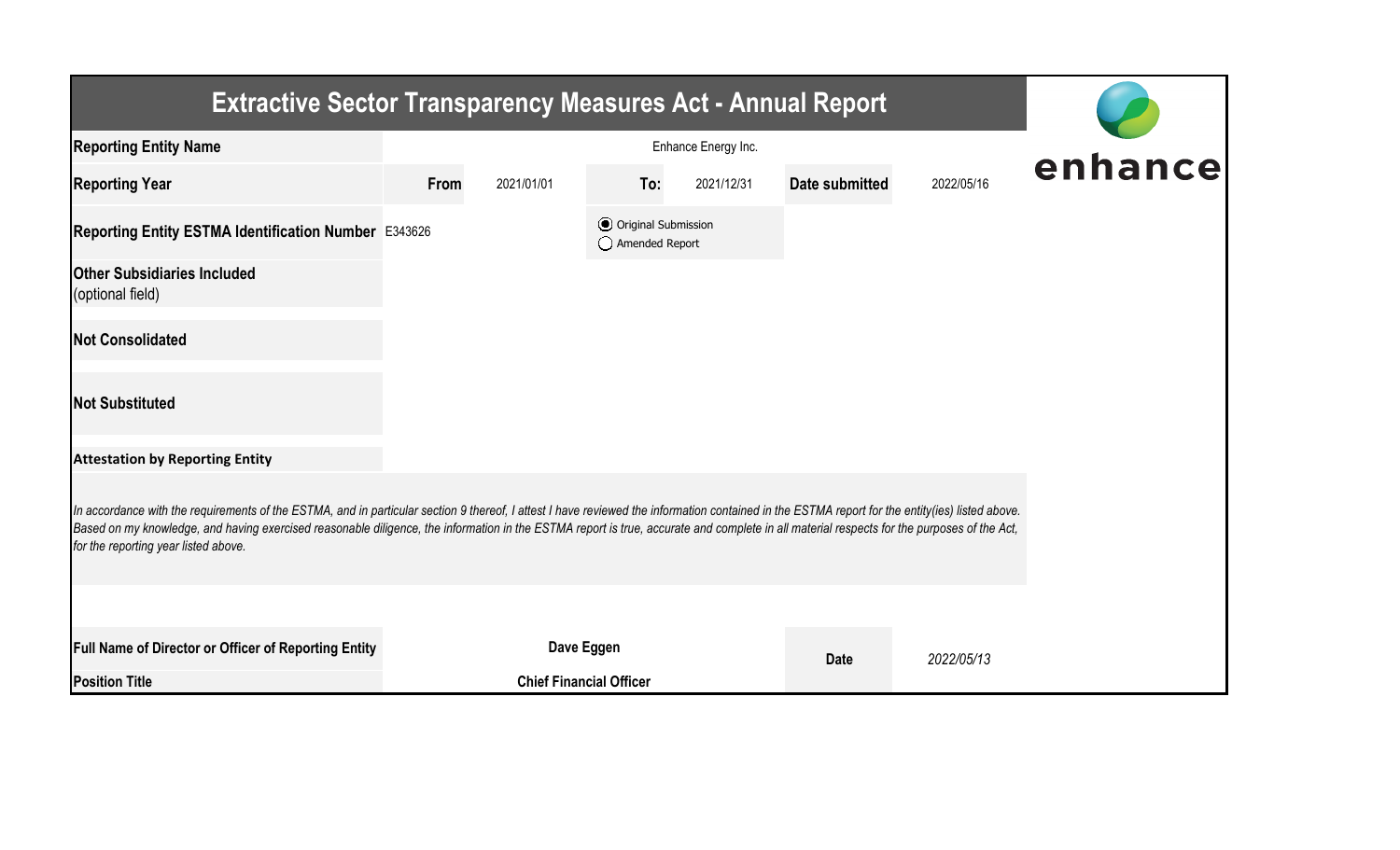|                                                                                                                                                                                  | <b>Extractive Sector Transparency Measures Act - Annual Report</b> |                                                                    |                                       |                          |         |                                |                          |                              |                                               |                                      |                                                                                                                                                            |  |  |
|----------------------------------------------------------------------------------------------------------------------------------------------------------------------------------|--------------------------------------------------------------------|--------------------------------------------------------------------|---------------------------------------|--------------------------|---------|--------------------------------|--------------------------|------------------------------|-----------------------------------------------|--------------------------------------|------------------------------------------------------------------------------------------------------------------------------------------------------------|--|--|
| <b>Reporting Year</b><br><b>Reporting Entity Name</b><br><b>Reporting Entity ESTMA</b><br><b>Identification Number</b><br><b>Subsidiary Reporting Entities (if</b><br>necessary) | From:                                                              | 2021/01/01                                                         | To:<br>Enhance Energy Inc.<br>E343626 | 2021/12/31               |         | <b>Currency of the Report</b>  | CAD                      |                              |                                               |                                      |                                                                                                                                                            |  |  |
|                                                                                                                                                                                  | <b>Payments by Payee</b>                                           |                                                                    |                                       |                          |         |                                |                          |                              |                                               |                                      |                                                                                                                                                            |  |  |
| Country                                                                                                                                                                          | Payee Name                                                         | Departments, Agency, etc<br>within Payee that Received<br>Payments | <b>Taxes</b>                          | Royalties                | Fees    | <b>Production Entitlements</b> | <b>Bonuses</b>           | <b>Dividends</b>             | Infrastructure<br><b>Improvement Payments</b> | <b>Total Amount paid to</b><br>Payee | <b>Notes</b>                                                                                                                                               |  |  |
| Canada                                                                                                                                                                           | Government of Alberta                                              | Alberta Energy Regulator                                           | $\sim$                                | $\overline{\phantom{a}}$ | 210,000 | $\sim$                         | $\sim$                   | $\sim$                       | $\sim$                                        |                                      | 210,000 AER Admin Fees & Orphan Well Levy                                                                                                                  |  |  |
| Canada                                                                                                                                                                           | Government of Alberta                                              | Alberta Energy                                                     | $\overline{\phantom{a}}$              | 2,330,000                |         |                                |                          |                              |                                               |                                      | Includes royalties paid "in-kind"<br>2,330,000 totalling \$2,230,000. The "in-kind"<br>payments were valued at market<br>value at time of the transaction. |  |  |
| Canada                                                                                                                                                                           | County of Stettler                                                 |                                                                    | 360,000                               | $\sim$                   | $\sim$  | $\omega_{\rm{eff}}$            | $\omega_{\rm{eff}}$      | $\mathcal{L}_{\mathrm{eff}}$ | $\sim$                                        |                                      | 360,000 Property tax                                                                                                                                       |  |  |
| Canada                                                                                                                                                                           | Lacombe County                                                     |                                                                    | 230,000                               | $\sim$                   | $\sim$  | $\sim$                         | $\sim$                   | $\sim$                       | $\sim$                                        |                                      | 230,000 Property tax                                                                                                                                       |  |  |
| Canada                                                                                                                                                                           | <b>Red Deer County</b>                                             |                                                                    | 210,000                               | ÷.                       | ¥.      | $\omega_{\rm c}$               | $\omega$                 | $\omega_{\rm{eff}}$          | $\sim$                                        |                                      | 210,000 Property tax                                                                                                                                       |  |  |
| Canada                                                                                                                                                                           | R.M. of Chesterfield                                               |                                                                    | 180,000                               | $\overline{\phantom{a}}$ | $\sim$  | $\sim$                         | $\overline{\phantom{a}}$ | $\omega$                     | $\sim$                                        |                                      | 180,000 Property tax                                                                                                                                       |  |  |
|                                                                                                                                                                                  |                                                                    |                                                                    |                                       |                          |         |                                |                          |                              |                                               |                                      |                                                                                                                                                            |  |  |
|                                                                                                                                                                                  |                                                                    |                                                                    |                                       |                          |         |                                |                          |                              |                                               |                                      |                                                                                                                                                            |  |  |
|                                                                                                                                                                                  |                                                                    |                                                                    |                                       |                          |         |                                |                          |                              |                                               |                                      |                                                                                                                                                            |  |  |
|                                                                                                                                                                                  |                                                                    |                                                                    |                                       |                          |         |                                |                          |                              |                                               |                                      |                                                                                                                                                            |  |  |
|                                                                                                                                                                                  |                                                                    |                                                                    |                                       |                          |         |                                |                          |                              |                                               |                                      |                                                                                                                                                            |  |  |
|                                                                                                                                                                                  |                                                                    |                                                                    |                                       |                          |         |                                |                          |                              |                                               |                                      |                                                                                                                                                            |  |  |
|                                                                                                                                                                                  |                                                                    |                                                                    |                                       |                          |         |                                |                          |                              |                                               |                                      |                                                                                                                                                            |  |  |
|                                                                                                                                                                                  |                                                                    |                                                                    |                                       |                          |         |                                |                          |                              |                                               |                                      |                                                                                                                                                            |  |  |
|                                                                                                                                                                                  |                                                                    |                                                                    |                                       |                          |         |                                |                          |                              |                                               |                                      |                                                                                                                                                            |  |  |
|                                                                                                                                                                                  |                                                                    |                                                                    |                                       |                          |         |                                |                          |                              |                                               |                                      |                                                                                                                                                            |  |  |
|                                                                                                                                                                                  |                                                                    |                                                                    |                                       |                          |         |                                |                          |                              |                                               |                                      |                                                                                                                                                            |  |  |
|                                                                                                                                                                                  |                                                                    |                                                                    |                                       |                          |         |                                |                          |                              |                                               |                                      |                                                                                                                                                            |  |  |
|                                                                                                                                                                                  |                                                                    |                                                                    |                                       |                          |         |                                |                          |                              |                                               |                                      |                                                                                                                                                            |  |  |
|                                                                                                                                                                                  |                                                                    |                                                                    |                                       |                          |         |                                |                          |                              |                                               |                                      |                                                                                                                                                            |  |  |
|                                                                                                                                                                                  |                                                                    |                                                                    |                                       |                          |         |                                |                          |                              |                                               |                                      |                                                                                                                                                            |  |  |
|                                                                                                                                                                                  |                                                                    |                                                                    |                                       |                          |         |                                |                          |                              |                                               |                                      |                                                                                                                                                            |  |  |
|                                                                                                                                                                                  |                                                                    |                                                                    |                                       |                          |         |                                |                          |                              |                                               |                                      |                                                                                                                                                            |  |  |
|                                                                                                                                                                                  |                                                                    |                                                                    |                                       |                          |         |                                |                          |                              |                                               |                                      |                                                                                                                                                            |  |  |
| <b>Additional Notes:</b>                                                                                                                                                         |                                                                    |                                                                    |                                       |                          |         |                                |                          |                              |                                               |                                      |                                                                                                                                                            |  |  |